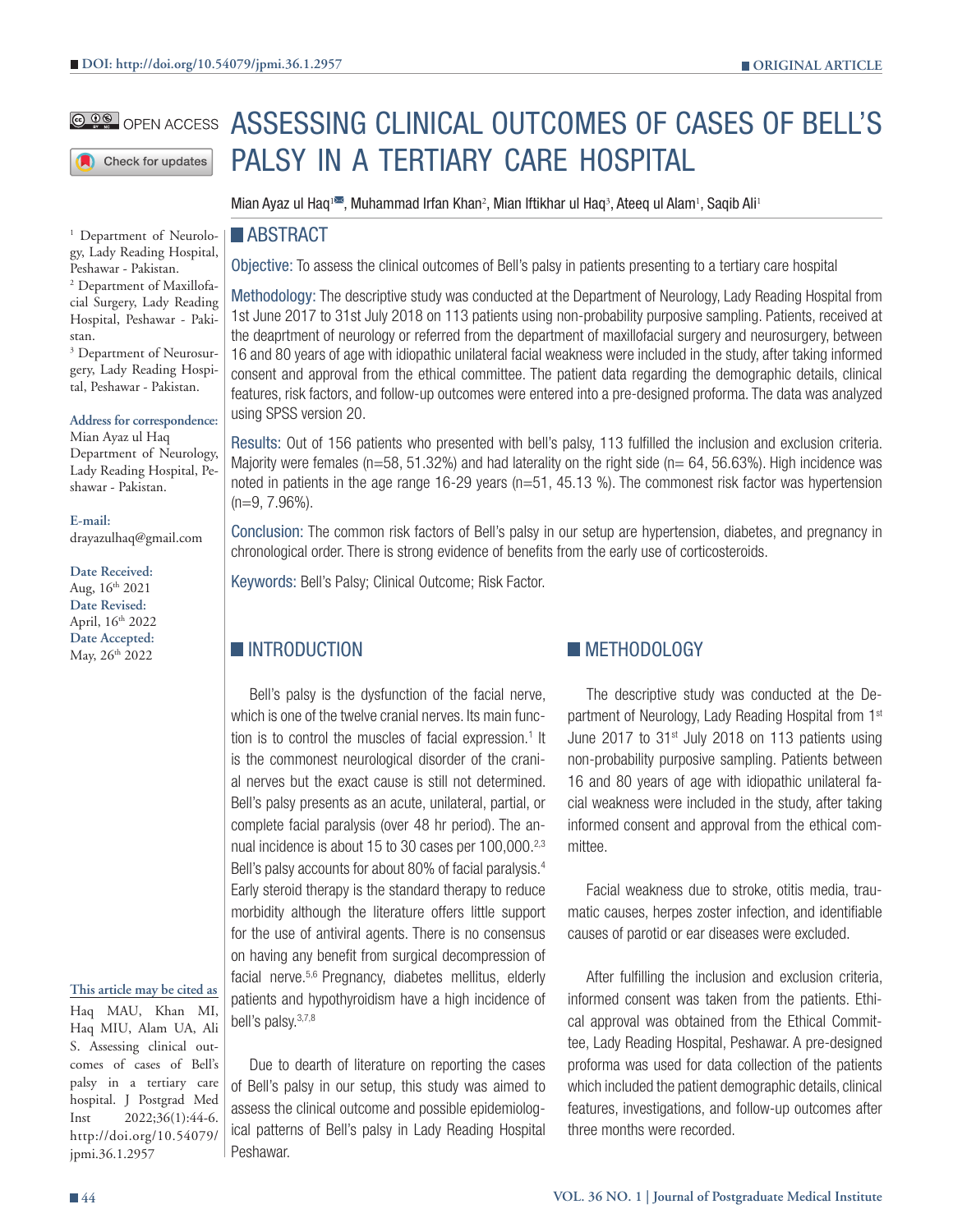The whole data was entered into SPSS version 20. Statistics analysis was done. Mean, mode, standard deviation, percentage, and frequencies were calculated for numerical variables.

# **RESULTS**

A total of 156 patients with facial weakness were assessed. Out of these, 43 patients were excluded. Among these 43, 26 had a stroke; 4 were from herpes zoster infection; 6 were having trauma-related facial weakness; 6 had confirmed ear or parotid gland pathology, and one patient was diagnosed with idiopathic intracranial hypertension.

The majority were females (n=58, 51.32%) while 55 patients were male with a ratio of 1.05:1. A total of 64 (56.63%) patients had a right-side facial weakness. There is no significant difference between males and females regarding the side of facial weakness. Recurrence was noted in 3% of the patients.

As shown in figure 1, a high incidence of bell's palsy was noted in the age range 16- 29 years and the lowest incidence among 40 to 59 years of age. The elderly age group is resurgent.

In our study, the common risk factor for bell's palsy was hypertension 9 (7.96%), followed by diabetes (n=7, 6.19%) and pregnancy (n=2, 1.76%). The patients with diabetes and bell's palsy were in the age range of 50 to 80. Out of seven diabetics, two had uncontrolled diabetes with HbA1c of 11% or more.

Almost 73% of the patients started steroids within 3 days of symptoms onset. Out of the, 5% were started on sub-therapeutic dosage. The delay in initiating steroids therapy was due to a lack of seeking medical care from an authorized physician.



Figure 1: Frequency of Bell's Palsy according to gender and age

3 Months follow up



Figure 2: Follow up of patients with Bell's palsy (3 months)

There was a 7% drop out in follow-up in 3 weeks. Almost 83% of these patients showed signs of recovery in three weeks, while at 3 months follow up, a further 10% dropped out was recorded, almost 73% had a complete recovery. The details are shown in Figure 2.

### **DISCUSSION**

Our study showed a slight preponderance of young females with bell's palsy which does correlate with the previous studies.<sup>1, 2</sup> 62% of our patients are in the age range 16-40 years, with 22% in elderly patients. Previous studies show a high incidence among the young age group with a resurgence in elderly patients.1,2,9,10 Most of the studies show right

face involvement in about 60% of the cases, which is also reflected in our study.<sup>3,6,11</sup>

There is a high incidence of bell's palsy in pregnancy, diabetes mellitus, and hypertension.<sup>7,8</sup> Two of our patients with bell's palsy were in the third trimester of pregnancy. Diabetes mellitus and hypertension were noted in our patients in the elderly age group which may have confounding factors.

The prognosis of bell's palsy is very good with complete recovery in 70 to 85% of the patients. Spontaneous recovery is also reported.3-5 73% of our patients had a complete recovery.<sup>5</sup> patients had poor recovery. Among the poor responders, one of the patients did not receive steroids whilst there